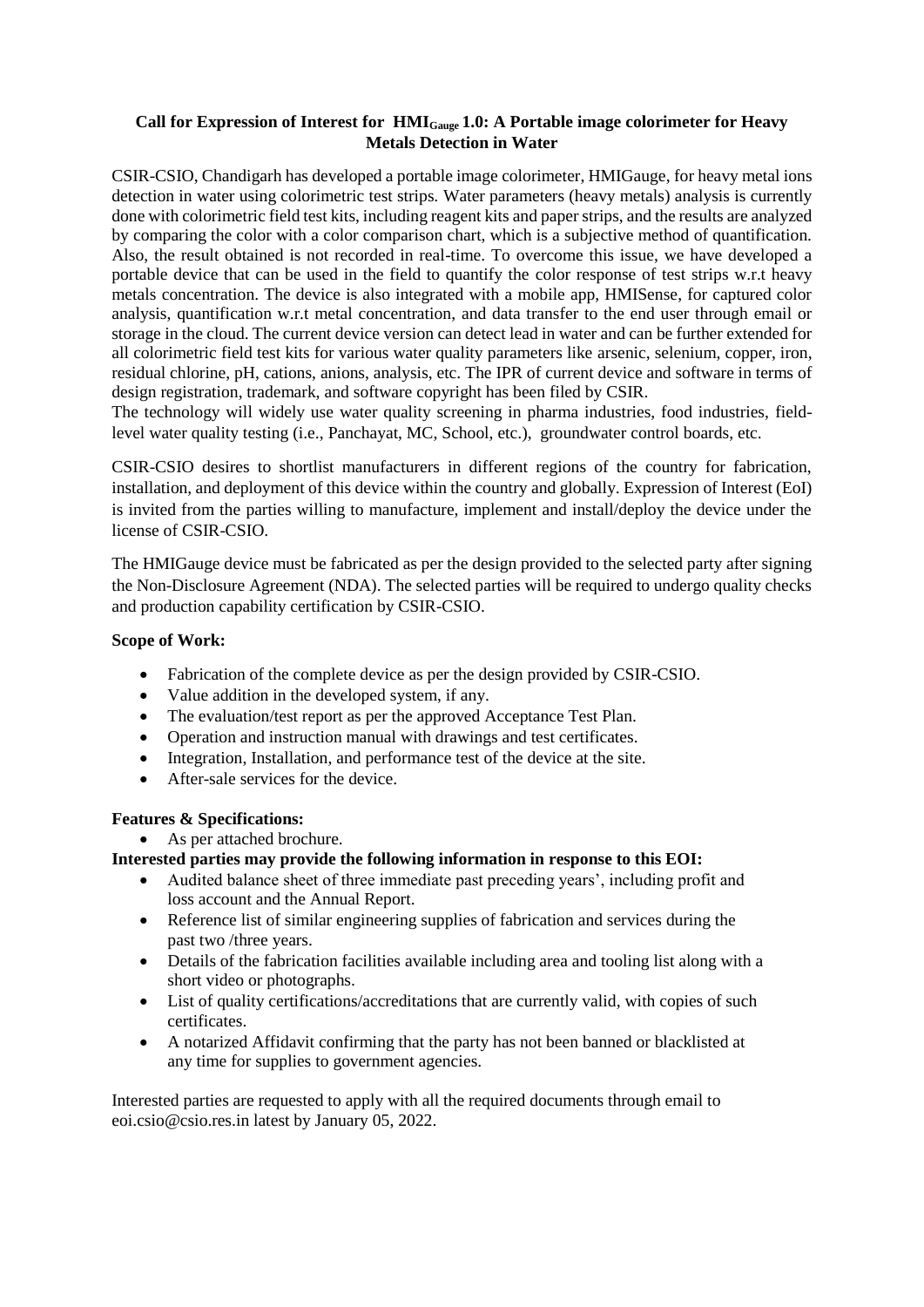### **एचएमआई गेज 1.0: पानी मेंभारी धातुओं का पता लगाने के ललए एक पोर्टेबल वर्मण ापी** रुचि की अभिव्यक्ति के भिए आमंत्रण

सीएसआईआर-सीएसआईओ, चंडीगढ़ ने वर्णमिति परीक्षण स्ट्रिप्स का उपयोग करके पानी में भारी धात् आयनों का पता लगाने के लिए एक पोर्टेबल इमेज कलरमीटर, एचएमआई गेज विकसित किया है। वर्तमान में, पानी के मापदंडों (भारी धात्ओं) का विश्लेषण अभिकर्मक किट और पेपर स्ट्रिप्स सहित वर्णमिति क्षेत्र परीक्षण किट के साथ किया जाता है, और परिणामों का विश्लेषण रंग तुलना चार्ट के साथ रंग की तुलना करके किया जाता है, जो कि परिमाणीकरण की एक व्यक्तिपरक विधि है। साथ ही, प्राप्त परिणाम वास्तविक समय में दर्ज नहीं किया जाता है। इस समस्या को दूर करने के लिए, हमने एक पोर्टेबल डिवाइस विकसित किया है जिसका उपयोग क्षेत्र में परीक्षण पट्टी के रंग प्रतिक्रिया w.r.t भारी धात्ओं की एकाग्रता को मापने के लिए किया जा सकता है । कैप्चर किए गए रंग विश्लेषण, क्वानिफिकेशन w.r.t मेटल कंसंट्रेशन के साथ-साथ ईमेल या क्लाउड में स्टोरेज के माध्यम से अंतिम उपयोगकर्ता को डेटा ट्रांसफर के लिए डिवाइस को एक मोबाइल ऐप, HMISense के साथ भी एकीकृत किया गया है। डिवाइस का वर्तमान संस्करण पानी में लेड का पता लगा सकता है और आर्सेनिक, सेलेनियम, तांबा, लोहा, अवशिष्ट क्लोरीन, पीएच, केशन, आयनों, विश्लेषण, आदि जैसे विभिन्न जल गुणवत्ता मानकों के लिए सभी वर्णमिति क्षेत्र परीक्षण किटों के लिए आगे बढ़ाया जा सकता है। सीएसआईआर दवारा आईपीआर: डिजाइन पंजीकरण, ट्रेडमार्क और सॉफ्टवेयर कॉपीराइट वर्तमान डिवाइस और सॉफ्टवेयर के संदर्भ में दायर किया गया है। प्रौद्योगिकी का व्यापक उपयोग फार्मा उद्योगों, खाद्य उद्योगों, क्षेत्र स्तर पर जल गुणवत्ता परीक्षण (अर्थात पंचायत, एमसी, स्कूल, आदि), भूजल नियंत्रण बोर्ड आदि में पानी की गृणवत्ता जांच में होगा।

सीएसआईआर-सीएसआईओ देश के साथ-साथ विश्व स्तर पर इस उपकरण के निर्माण, स्थापना और तैनाती के लिए देश के विभिन्न क्षेत्रों में निर्माताओं को शॉर्टलिस्ट करना चाहता है। सीएसआईआर-सीएसआईओ के लाइसेंस के तहत डिवाइस के निर्माण, कार्यान्वयन और स्थापित/तैनाती के इच्छुक पक्षों से रुचि की अभिव्यक्ति (ईओआई) आमंत्रित की जाती है।

एचएमआई गेज डिवाइस को गैर-प्रकटीकरण समझौते (एनडीए) पर हस्ताक्षर करने के बाद चयनित पार्टी को प्रदान किए गए डिजाइन के अनुसार तैयार किया जाना चाहिए। चयनित पार्टियों को सीएसआईआर-सीएसआईओ द्वारा गुणवत्ता जांच और उत्पादन क्षमता प्रमाणन से गुजरना होगा।

#### **कार्ण का ववस्तार**

- सीएसआईआर-सीएसआईओ दवारा प्रदान किए गए डिजाइन के अनुसार संपूर्ण उपकरण का निर्माण।
- विकसित प्रणाली में मूल्यवर्धन, यदि कोई हो।
- अनुमोदित स्वीकृति परीक्षण योजना के अनुसार मूल्यांकन/परीक्षण रिपोर्ट।
- चित्र और परीक्षण प्रमाण पत्र के साथ संचालन और निर्देश पुस्तिका।
- साइट पर डिवाइस का एकीकरण, स्थापना और प्रदर्शन परीक्षण।
- डिवाइस के लिए बिक्री के बाद की सेवाएं।

**विशेषताएं और विनिर्देश:** संलग्न विवरणिका के अनुसार।

इच्छुक पार्टियां इस ईओआई के जवाब में निम्नलिखित जानकारी प्रदान कर सकती हैं:

- लाभ और हानि खाते और वार्षिक रिपोर्ट सहित पिछले तीन तत्काल पिछले वर्षों की लेखा परीक्षित बैलेंस शीर्ट।
- पिछले दो / तीन वर्षों के दौरान निर्माण और सेवाओं की समान इंजीनियरिंग आपूर्ति की संदर्भ सूची।
- एक लघु वीडियो या तस्वीरों के साथ क्षेत्र और टूलींग सूची सहित उपलब्ध निर्माण सुविधाओं का विवरण।
- ऐसे प्रमाणपत्रों की प्रतियों के साथ गुणवत्ता प्रमाणपत्रों/मान्यताओं की सूची जो वर्तमान में मान्य हैं।
- एक नोटरीकृत हलफनामा यह प्ष्टि करता है कि पार्टी को सरकारी एजेंसियों को आपूर्ति करने के लिए किसी भी समय प्रतिबंधित या काली सूची में नहीं डाला गया है।

इच्छुक पार्टियों से अनुरोध है कि वे सभी आवश्यक दस्तावेजों के साथ ईमेल के माध्यम से eoi.csio@csio.res.in पर  $05$ जनवरी 2022 तक आवेदन करें।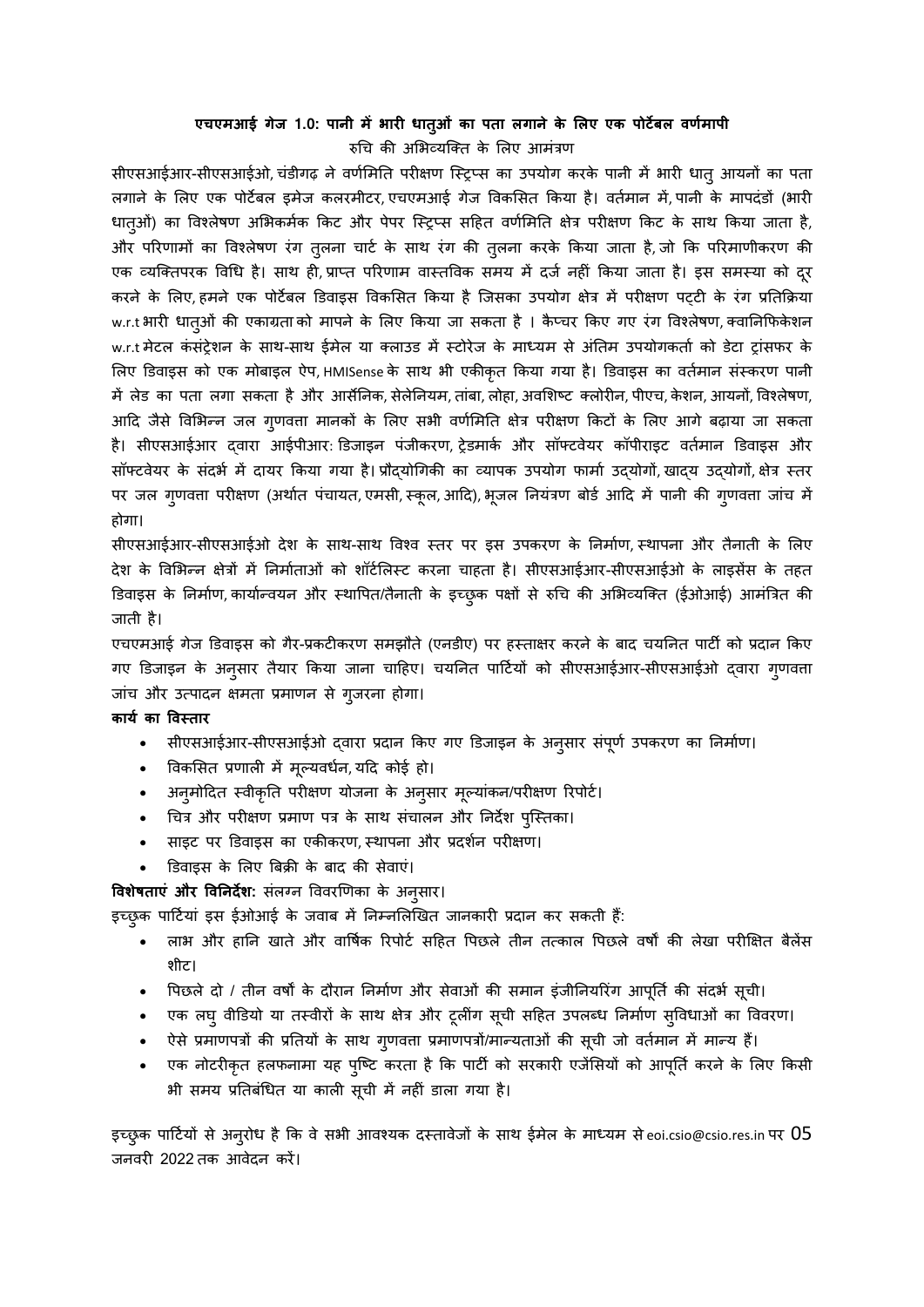### **HMIGauge 1.0: A Portable image colorimeter for Heavy Metals Detection in Water**

## **Introduction**

Heavy metals contamination of water resources, including groundwater, is a significant problem worldwide. In the Indian scenario, several states have been affected by high-level contamination of heavy metals. In India, many states, including Punjab, West Bengal, Nagpur, etc., have been affected with high-level contamination of heavy metals, including arsenic, selenium, copper, zinc, etc., in water. These heavy metals on accumulation cause chronic diseases like arsenicosis and selenosis and may even lead to death. Therefore, it is required to have end-to-end detection platform for their detection before water consumption and utilization in agriculture in affected regions.

Water parameters (heavy metals) analysis is currently done with colorimetric field test kits, including reagent kits and paper strips, and the results are analyzed by comparing the color with a color comparison chart, which is a subjective method of quantification. Also, the result obtained is not recorded in real-time. To overcome this issue, we have developed a portable device that can be used in the field to quantify the color response of test strips w.r.t heavy metals concentration. The device is also integrated with a mobile app, HMISense, for captured color analysis and data transfer to the end user through email or storage in the cloud. The current device version can detect lead in water and can be further extended for all colorimetric field test kits for various water quality parameters like residual chlorine, pH, cations, anions, analysis, etc. The IPR of current device and software in terms of design registration, trademark, and software copyright has been filed by CSIR.

### **Features**

- Portable Colorimeter to Read Colorimetric Paper Strips for Heavy Metals
- Mobile App, HMISense to Quantify Heavy Metals Level
- Qualitative and Quantitative Analysis of Heavy Metals in Water
- Smart Phone Integrated Portable Device
- Low Water Sample Requirement
- Modular device extendable to other parameters and reagent kits.
- Bluetooth/Wireless connectivity
- Data transfer to cloud/local server
- Information about the testing site and time

## **Specifications**

- Measure : Heavy Metals in Water
- Type of Heavy Metals : Pb
	- Mode : Colorimetric Test Strip and Reader Device
- Measurement Range : As per test kit range
- Analysis Time :1 min
- Sensor : Color Sensor
- Power : 5V DC Adaptor/Battery
- Weight : 500 gms
- Accuracy  $: +0.50$
- Data Sending : Bluetooth 2.0, Email
- Serial Communication : USB 2.0